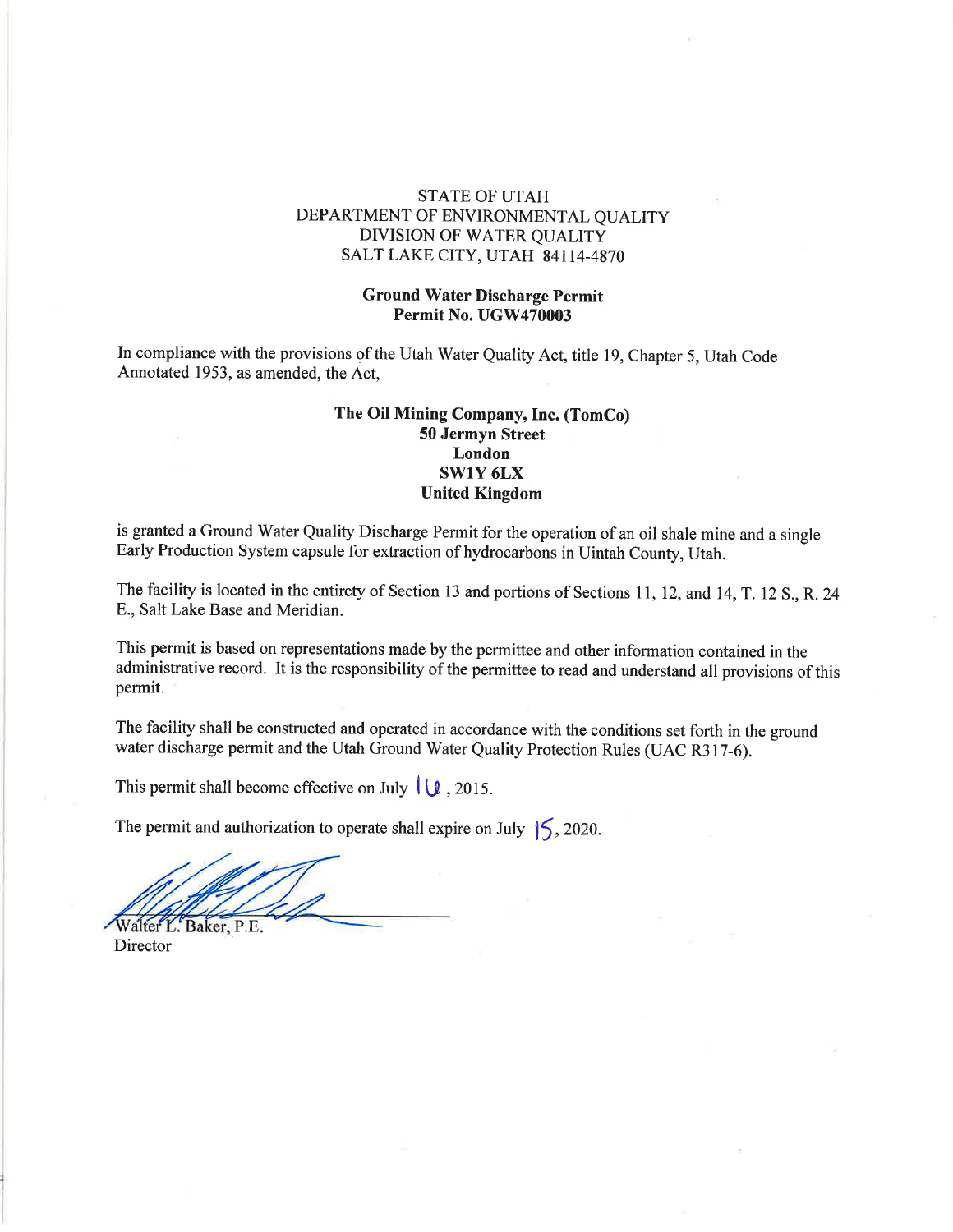# TABLE OF CONTENTS

| I.   | CONSTRUCTION PERMIT ISSUANCE AND BEST AVAILABLE TECHNOLOGY (BAT) |  |  |  |
|------|------------------------------------------------------------------|--|--|--|
|      | A.                                                               |  |  |  |
|      | <b>B.</b>                                                        |  |  |  |
|      |                                                                  |  |  |  |
| П.   |                                                                  |  |  |  |
|      | A.                                                               |  |  |  |
|      | <b>B.</b>                                                        |  |  |  |
|      | C.                                                               |  |  |  |
|      | D.                                                               |  |  |  |
|      | E.                                                               |  |  |  |
|      | F.                                                               |  |  |  |
| III. |                                                                  |  |  |  |
|      | А.                                                               |  |  |  |
|      | <b>B.</b>                                                        |  |  |  |
|      | C.                                                               |  |  |  |
|      | D.                                                               |  |  |  |
|      | E.                                                               |  |  |  |
|      | F.                                                               |  |  |  |
|      | G.                                                               |  |  |  |
|      | H.                                                               |  |  |  |
|      | I.                                                               |  |  |  |
|      | J.                                                               |  |  |  |
|      | K.                                                               |  |  |  |
| IV.  |                                                                  |  |  |  |
|      | A.                                                               |  |  |  |
|      | <b>B.</b>                                                        |  |  |  |
|      | C.                                                               |  |  |  |
|      | D.                                                               |  |  |  |
|      | E.                                                               |  |  |  |
| V.   |                                                                  |  |  |  |
|      | A.                                                               |  |  |  |
|      | <b>B.</b>                                                        |  |  |  |
|      | $C_{\cdot}$                                                      |  |  |  |
|      | D.                                                               |  |  |  |
|      | Ε.                                                               |  |  |  |
|      | F.                                                               |  |  |  |
|      | G.                                                               |  |  |  |
|      | H.                                                               |  |  |  |
|      | Ι.                                                               |  |  |  |
|      | J.                                                               |  |  |  |
|      | K.                                                               |  |  |  |
|      | L.                                                               |  |  |  |
|      | M.                                                               |  |  |  |
|      |                                                                  |  |  |  |
|      | N.                                                               |  |  |  |

APPENDIX A: CONSTRUCTION PERMIT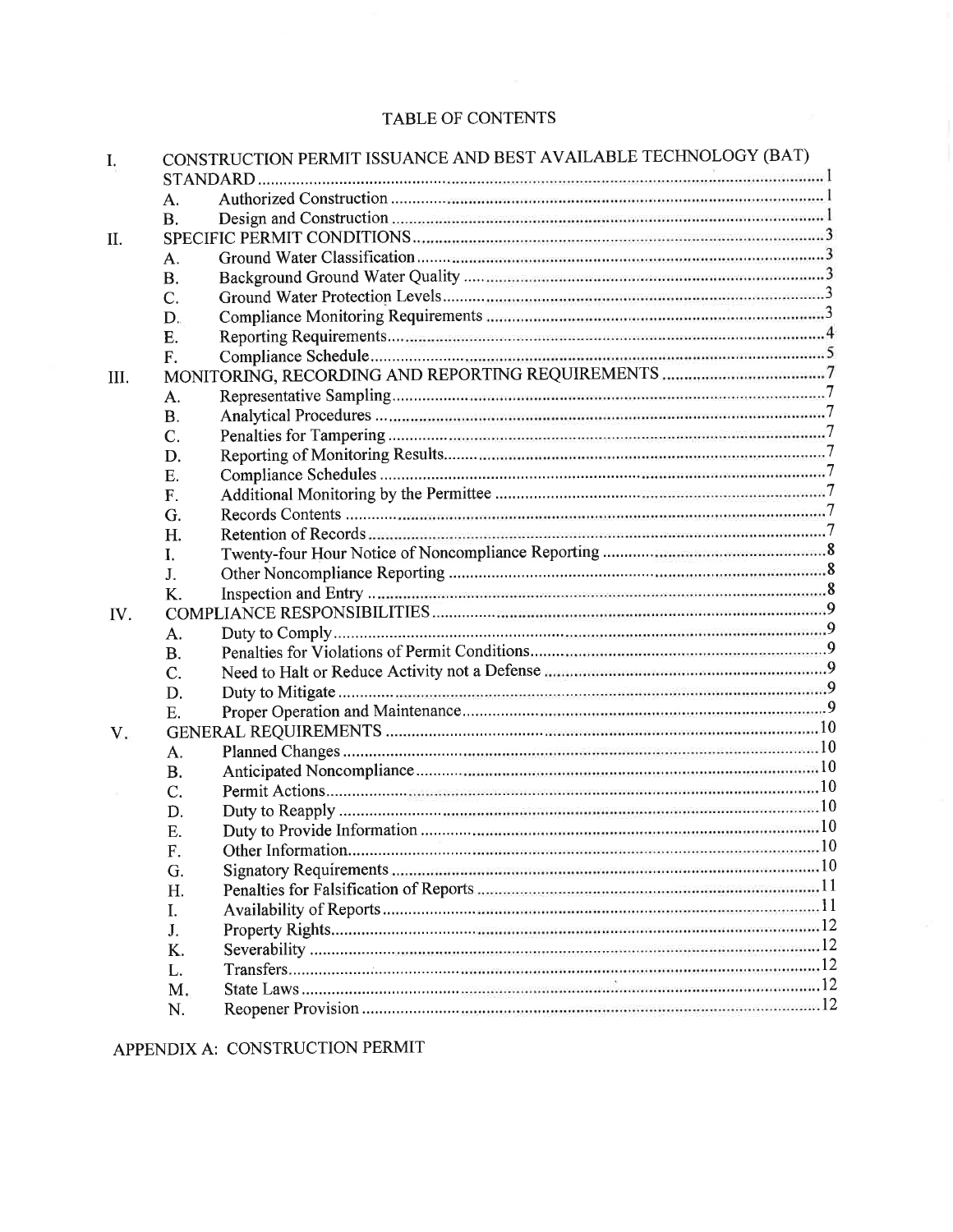#### I. CONSTRUCTION PERMIT ISSUANCE AND BEST AVAILABLE TECHNOLOGY (BAT) STANDARD

### A. Authorized Construction

As part of this ground water discharge permit a construction permit is hereby issued to TomCo as summarized below and detailed in Appendix A. Construction for this project will consist of one Early Production System (EPS) capsule approximately 75% the size of capsules envisioned for eventual commercial production. TomCo intends to use this EPS capsule to evaluate design features so that the functionality and effectiveness of its key components can be further evaluated and modified to maximize performance for future use in full scale operation. TomCo shall apply for a new ground water discharge permit to obtain DWQ approval for the construction of additional capsules.

#### Design and Construction  $B<sub>z</sub>$

Under authority of the Utah Water Quality Act, Section 19-5-108(1) Utah Code Ann. 1953, as amended and Utah Administrative Code R317-1, the authorized facilities will be constructed in accordance with the engineering design plans and specifications attached as Appendix A.

Capsule construction elements include:

- Subgrade Preparation: Overburden will be removed from the area where the capsule will be constructed to prepare a work surface for the capsule and associated activities. The prepared surface will slope approximately 3 degrees to the north toward the Collection, Separation, and Storage (CSS) plant.  $1<sub>x</sub>$
- Capsule Floor: The capsule floor will be constructed with 3 feet of bentonite-amended soil (BAS) compacted to achieve a saturated hydraulic conductivity of 1 x 10-7 cm/sec or less. The BAS is designed to prevent impacts to ground water and will be covered by 13 feet of gravel with an oil collection pan embedded within the gravel. The gravel serves as insulation inside the capsule and protects the BAS from thermal breakdown. BAS floor dimensions for the EPS capsule will be approximately 360 feet by 705 feet. A flexible membrane liner (FML) may be installed above or below the BAS liner for operational purposes. 2.
- Capsule Floor and Wall Penetrations: Penetrations containing the heating and product recovery piping will be necessary through the northern end of the capsule. A proprietary manifold design will be installed to maintain a seal and enable BAS protection from heating.  $3.$
- Liquids collection pan: A liquids-collection pan consisting of overlapping steel sheets will be installed within the insulating fill overlying the BAS. The steel pan will direct the liberated petroleum liquids to a collection system and prevent loss of oil to the underlying liner or to the environment. The pan is sloped northward to direct liquids to <sup>a</sup>collection trough which will drain to a set of pipes, through a sealed conduit, and through the product collection manifold on the north end of the capsule. 4.
- Insulating "rind": an additional layer of appropriately-sized gravel derived from mine overburden and interburden or other earthen material that meets the necessary insulating/thermal barrier requirements will be placed on top of the metal pan to insulate the BAS liner from heat used to retort the shale. As the capsule is constructed, this layer and the BAS liner will be placed vertically to enclose the ore on the sides, and the  $5.$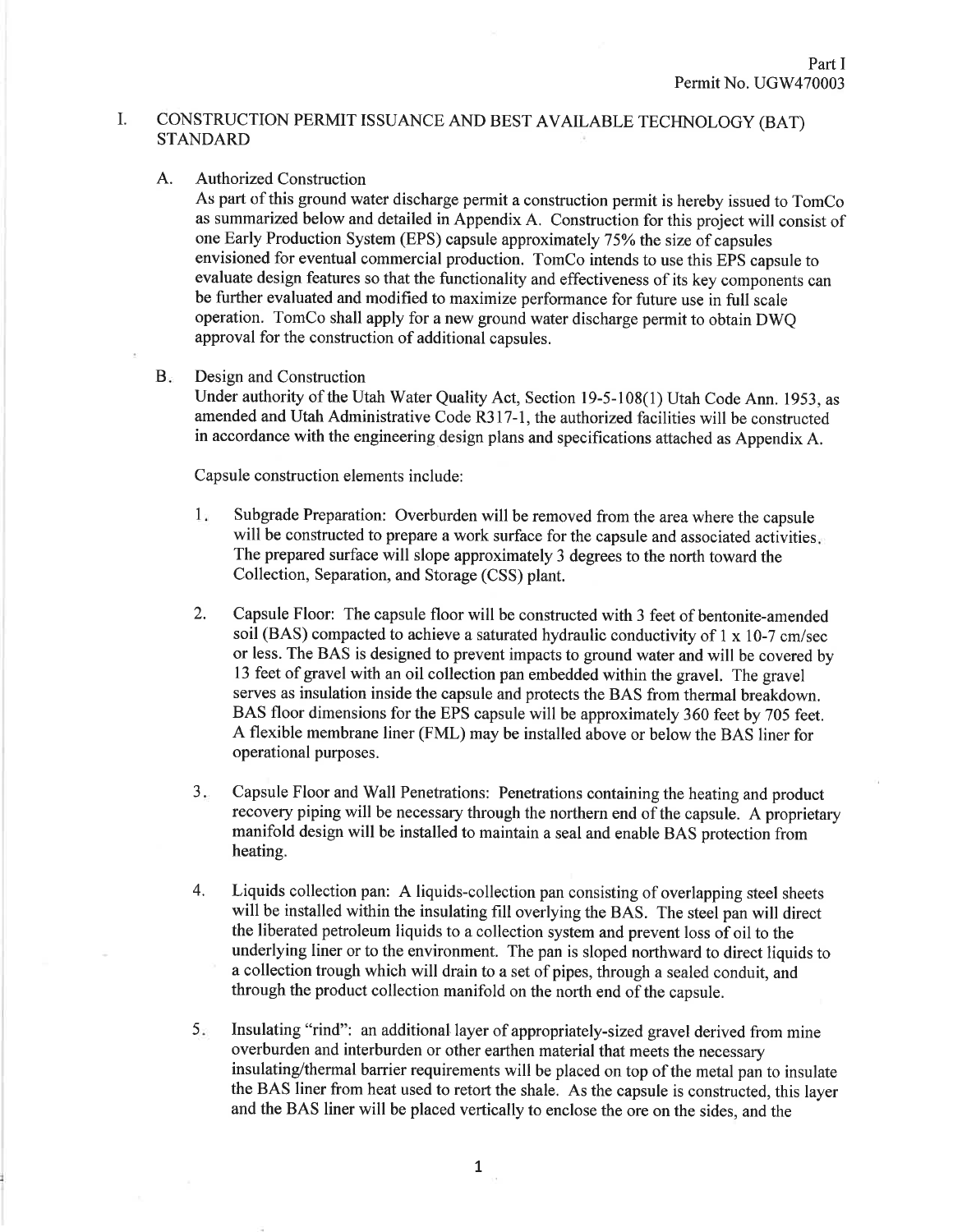insulating layer and BAS liner will also be placed on top of the ore to completely enclose it.

- 6. Main capsule construction: approximately 132 feet of ore will be stacked on top of the insulating layer. At the same time the ore is placed, insulating layers and a BAS liner will be installed vertically along the sides of the ore, connected with these same layers at the bottom of the capsule. All sides of the EPS capsule will be buttressed by engineered fill, placed at a slope of  $1.5H:1V$ . Corrugated heating pipes will be placed within the stacked ore, and vapor recovery pipes will be installed in the upper part of the capsule. These pipes will enter and exit the capsule through the bulkhead and manifold system installed at the north end of the capsule. A FML may be installed along the capsule sides for operational purposes but will not be incorporated into the BAS side wall.
- Capsule top layers: Significant settlement of the oil shale ore is anticipated both during placement and retorting. To accommodate this settlement and maintain integrity of the upper BAS liner, the upper portion of the capsule will be designed to have a pitched cover surface. An insulating layer will be placed over the upper surface of the ore, connected to the side insulating layers to complete the "rind" surrounding the stacked ore. A top BAS liner will be constructed over the insulating layer and will be joined to the vertical side BAS liners with a sloped "knuckle" structure. The top BAS liner will be covered with 4 to 15 feet of overburden/interburden material to maintain compressive stress on the liner. This surface will be covered with 6 to 12 inches of topsoil or a topsoil substitute to begin reclamation. 7
- Functional equivalent top layer design: Because TomCo intends to evaluate different designs by construction of the EPS capsule, in lieu of or in addition to the use of BAS for the operational cover layer, a FML may be used to prevent infiltration of precipitation-derived water and containment of product during operations. If the membrane is used alone, a 3-foot BAS cap will be installed over the capsule surface following settlement and cooling. The cap will meet the standards for compaction and permeability established for the other BAS layers in the capsule. 8.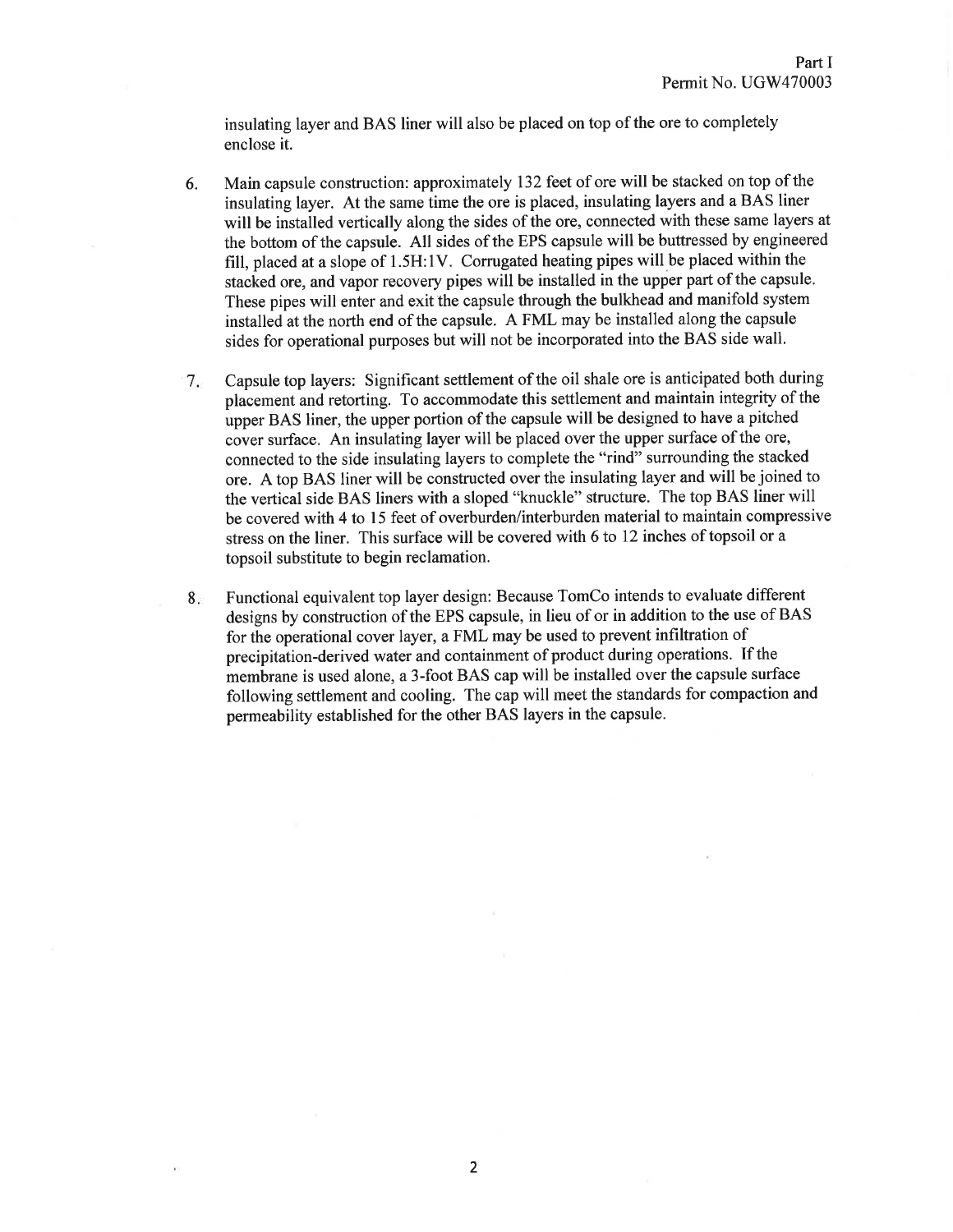#### il. SPECIFIC PERMIT CONDITIONS

#### A. Ground Water Classification

Based on data collected from four monitoring wells installed at the site, the uppermost ground water underlying the mine site is Class III (R317-6-3.6) with Total Dissolved Solids (TDS) greater than 3,000 mg/L but less than 10,000 mg/L and one or more contaminants which exceed ground water quality standards in Table 1 of R317-6-2.1. Ground water in the Douglas Creek aquifer encountered by the deepest monitoring well MW-04, drilled to a depth of 1,100 feet below ground surface, is Class II (R317-6-3.5) with TDS greater than 500, but less than 3,000 mg/L.

### B. Background Ground Water Quality

Ground water quality in saturated zones contained in rocks within and above the oil shales of the Mahogany Zone, the ore zone for this mine, is shown in analyses from monitoring wells MW-01, MW-02, and MW-03 summarized in Table 9-13 of the TomCo December 2014 ground water discharge permit application (DWQ-2014-016166). Ground water quality in the deeper Douglas Creek aquifer encountered by MW-04, is also summarized in Table 9-13.

#### Ground Water Protection Levels  $C_{\mathbb{R}}$

Ground water monitoring is not feasible at this site due to the very low permeability of the shales that underlie it, therefore ground water protection levels will not be established for this permit. Compliance with the Ground Water Quality Protection Regulations will be demonstrated by source monitoring. The monitoring requirements specified in Part II(D) below will allow DWQ to determine if any potential discharge to subsurface or waters of the State may result from large-scale production at the mine.

#### D. Compliance Monitoring Requirements

Monitoring and sampling for detection of any discharge from the EPS capsule will be conducted from three locations along the north (downgradient) end of the capsule designed to detect fluids within, below, and adjacent to the capsule, as described below:

- Collection Pan: Within the capsule, the collection pan constructed to capture product generated during the retorting process includes a collection trough located near the north end of the capsule. After the heating, cooling, and product recovery process is complete, all but one of the product recovery pipes flowing from the collection trough will be capped. A monitoring port will be installed on the remaining pipe to detect discharge from the product collection pan and trough system.
- Lower BAS Capsule Layer: A monitoring port will be installed on piping designed to capture fluids should they bypass the floor pan and trough system and reach the top of the lower BAS layer. The monitoring port will be located where the piping exits the EPS capsule. o
- Bedrock Underneath Lower BAS Capsule Layer: A monitoring port will be installed on perforated piping designed to capture fluids around the outside edges ofthe capsule should they bypass the floor pan and trough system, escape the lower BAS layer, and be released to the bedrock surface. The monitoring port will be located where the piping exits the EPS capsule.

Monitoring Frequencv. TomCo will monitor the two ports designed to detect fluid below the collection pan on a weekly basis during the heating, product recovery, and cooling phases of the operation. Weekly monitoring shall continue for sixty days after the heating pipes are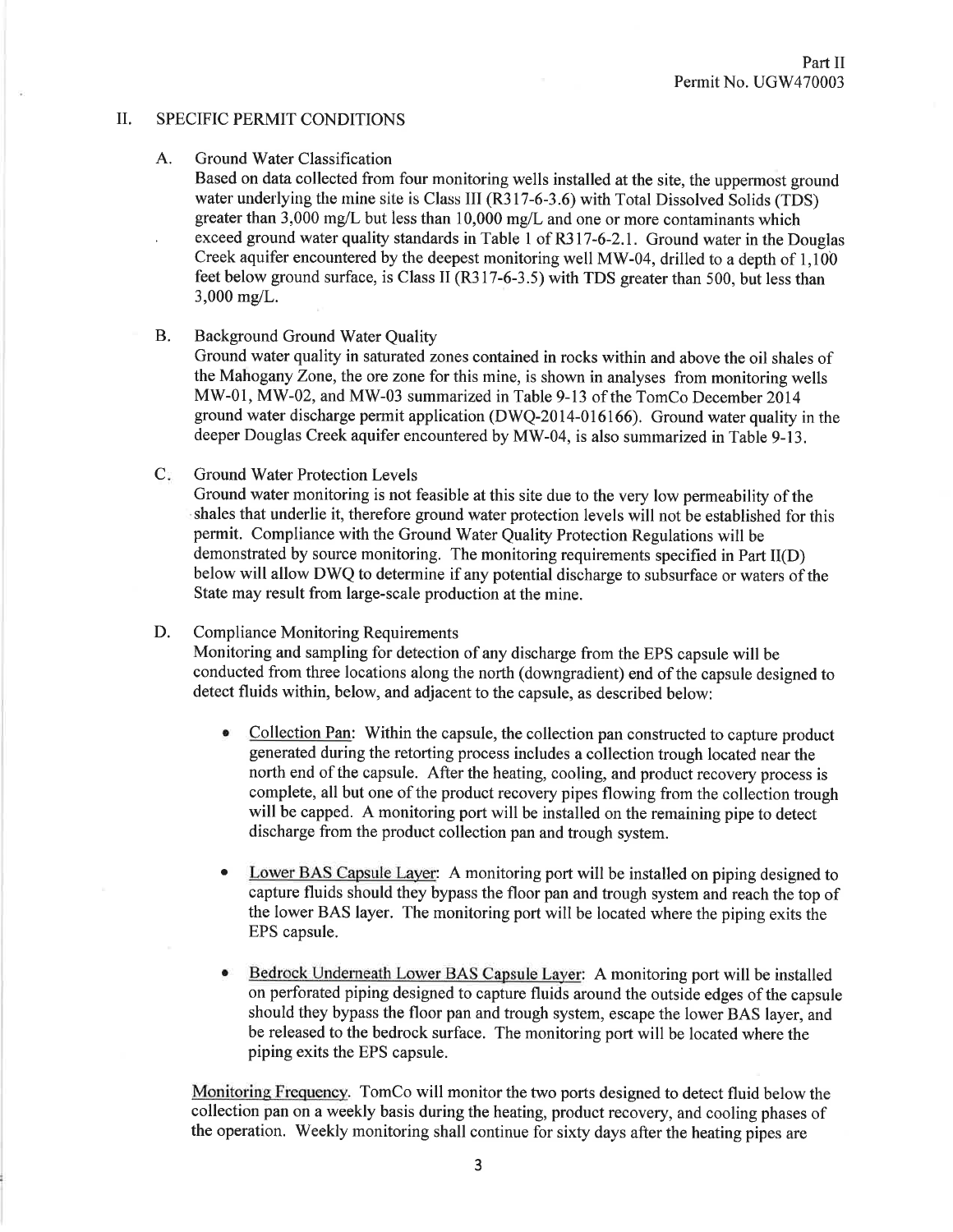turned off. If fluids are not being detected, monitoring shall be reduced to a monthly basis. If fluids are detected during any of the monthly monitoring events, DWQ will be notified and the monitoring frequency shall be increased to weekly until 4 consecutive weeks pass without fluid detection, whereby monitoring shall be reduced to monthly. Once 6 consecutive months pass without fluid detection, the monitoring frequency shall reduce to semi-annually. Upon any fluid detection, the monitoring frequency increases to weekly, reducing to monthly and semi-annually as described above.

Monitoring of the product recovery pipe shall begin after all other product recovery pipes have been capped and a port has been installed on the final open pipe. This monitoring will begin as soon as product recovery operations have been discontinued. Frequency shall start at weekly, and be reduced to monthly, then semi-annually as described above. Likewise, DWQ will be notified and the monitoring frequency shall increase as described above if fluids are observed.

Sampling Parameters. If any fluid is found in quantities large enough to obtain a sample for analysis, TomCo shall collect a sample and analyze it for the contaminants of concern for surface water quality listed below, petroleum parameters benzene, toluene, ethylbenzene, xylenes and naphthalene (BTEXN), Total Petroleum Hydrocarbons- Gasoline Range Organics (TPH-GRO), Total Petroleum Hydrocarbons- Diesel Range Organics (TPH-DRO) and Total Recoverable Petroleum Hydrocarbons (TRPH), and any other constituents that may be identified by DWQ following the Synthetic Precipitation Leaching Procedure (SPLP) and Meteoric Water Mobility Procedure (MWMP) analysis of spent shale required in Part ll.F.2, below. Results from these analyses shall be reported to DWQ within 90 days of sampling. If sufficient fluid for sampling is not available, a report of monitoring shall be submitted within 30 days following the monitoring event.

Liquid hydrocarbons draining from the metal collection pan may not be discharged to the environment, and TomCo must remove all liquid hydrocarbons from the site for as long as they flow from the capsule drains. If fluid discharges from the pan it must be contained until <sup>a</sup> disposal method is approved by DWQ. Analyses required in this section are intended to help determine appropriate disposal methods for any liquid that may discharge from the capsule.

Surface water parameters

| <b>TDS</b>              | Nitrate      | pH          |
|-------------------------|--------------|-------------|
| <b>Total Phosphorus</b> | <b>Boron</b> | Temperature |
| Arsenic                 | Selenium     |             |

This permit does not authorize discharge of waters impacted by surface or subsurface operations to surface water or place any materials where there is probable cause to believe it will cause pollution.

#### E Reporting Requirements

Within 30 days following cessation of capsule heating, TomCo will notify DWQ of the date when heating pipes in the EPS capsule were shut down. Beginning six months after shut down of heating, TomCo shall report any quantities of fluid draining from these points during the preceding six-month period. In addition to the reporting requirements required under Part ILD above, TomCo shall submit an annual report summarizing volumes of fluids removed from the monitoring ports, the periods and locations fluids were detected, disposal method and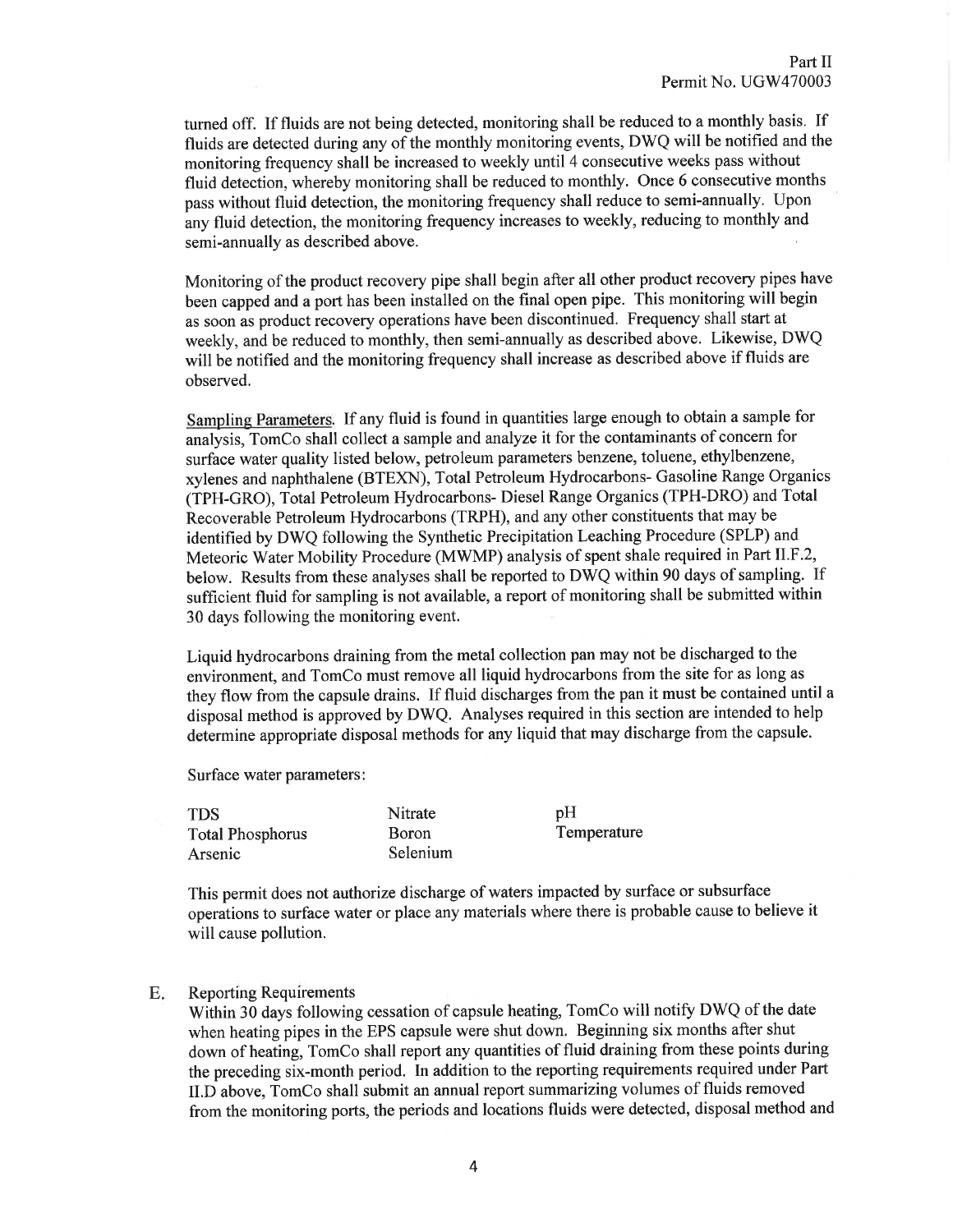location, and laboratory analytical results of samples, when collected. The report is due on March I for the previous year.

- F Compliance Schedule
	- 1. Sampling and Analysis Plan

Within 90 days of completion of construction of the EPS capsule TomCo shall submit for DWQ approval a Sampling and Analysis Plan for monitoring drainage from the liquids collection pan and other sampling locations as required by this permit. The plan will list locations to be monitored and sampled, methods to determine the quantities of liquid hydrocarbons and water that have drained from the pan in the six month period prior to monitoring events, sampling procedures and analytical methods to be used for the parameters required by this permit. Analytical methods must have detection limits less than or equal to the ground water standards in Table I of UAC R3l7-6-2.

Analysis of Spent Shale and Exposed Overburden/Interburden Rock After the end of retorting and sufficient cooling of the EPS capsule and within two years of cessation of capsule heating, TomCo shall obtain representative samples of the spent shale (including residual hydrocarbons) and also of the exposed overburden/interburden rock that will be left in place underneath the layer of topsoil or other growth medium used for final site reclamation. The samples shall be used for the SpLp and MwMp extractions, and the extracts analyzed for the following parameters:  $2.$ 

General Chemistry: pH, total dissolved solids (TDS), major ions (Na, K, Mg, Ca, Cl, SO4, alkalinity), F, Sr, OH, nitrate+nitrite (as N), total organic carbon;

Metals from Table I of UAC R3l7-6: antimony, arsenic, barium, beryllium, cadmium, chromium, copper, lead, mercury, selenium, silver, thallium and zinc; and

Petroleum-related parameters: benzene, toluene, ethylbenzene, xylenes, naphthalene (BTEXN), total petroleum hydrocarbons- gasoline range organics (TPH-GRO), total petroleum hydrocarbons- diesel range organics (TPH-DRO) and total recoverable petroleum hydrocarbons (TRPH).

TomCo shall submit a plan for conducting this study for DWQ review and approval at least 90 days before the anticipated start of the study. Results of these SPLP and MWMP analyses must be submitted to DWQ prior to submitting an application for <sup>a</sup> ground water discharge permit for construction of additional EPS capsules, and no later than one year from the initial sampling for this evaluation.

Because the MWMP is not a standard laboratory procedure recognized by the State of Utah in its laboratory certification program, for the purposes of this permit requirement, TomCo may utilize laboratories that are Utah-certified for similar procedures to perform and report results from the MWMP procedure.

Evaluation of Upper BAS Liner Performance and Hydrologic Properties of Spent Shale Following retorting and cooling of the EPS capsule and within two years of cessation of capsule heating, TomCo shall evaluate the saturated hydraulic conductivity of the upper BAS liner. If sections of the liner were designed or constructed differently, hydraulic conductivity should be evaluated for each section of the liner. If a section of the liner has BAS that was installed before retorting and capsule settlement, hydraulic  $3.$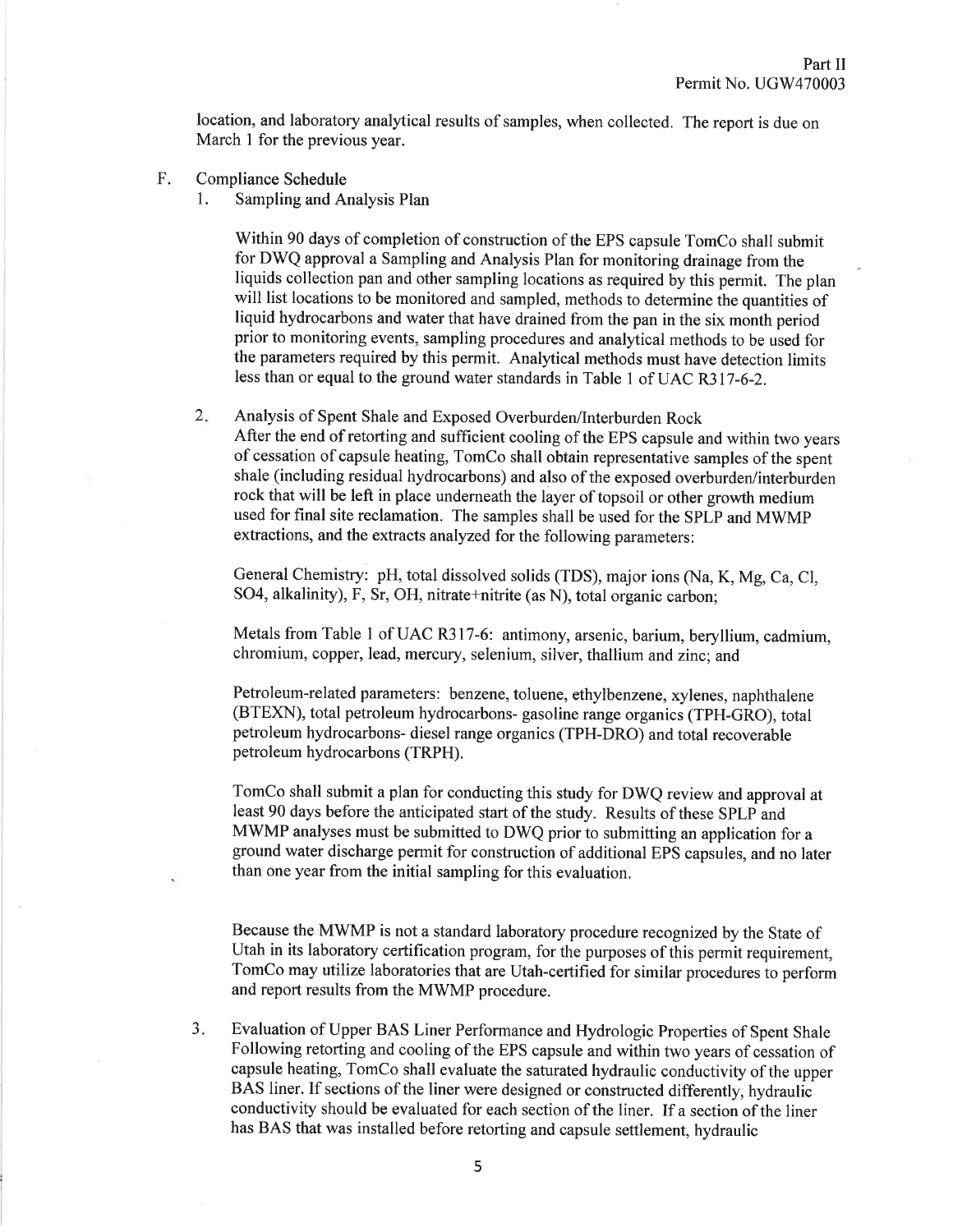conductivity shall be evaluated in a place on the liner that has undergone the most mechanical strain during settlement. TomCo shall also evaluate the hydrologic properties of the spent shale from the EPS capsule, particularly field capacity and initial moisture content. Using values for hydrologic properties measured on the EPS capsule following heating and cooling, TomCo shall model water flow through all sections of the upper liner into the capsule using the Hydrologic Evaluation of Landfill Performance (HELP) model or a similar model. TomCo shall also evaluate the quantity of water that would be needed to bring the EPS capsule's content to field capacity and estimate the time this would take.

TomCo shall submit a plan for conducting this study for DWQ review and approval at least 90 days before the anticipated start of the study. Results of this study must be submitted to DWQ within one year of DWQ approval of the study plan. DWQ will not consider issuance of a ground water discharge permit for the construction of additional EPS capsules without a final approved report.

#### 4. Reclamation Plan

Incorporating information from studies of the EPS capsule as required in Parts II.F.2 and ILF.3, above, TomCo shall propose reclamation plans for the EPS capsule that are protective of ground water quality according to the provisions of UAC R317-6, and also protective of other waters of the state. This reclamation plan must be submitted to DWQ for review and approval within 180 days of submitting the reports required in II.F.2 and II.F.3, above.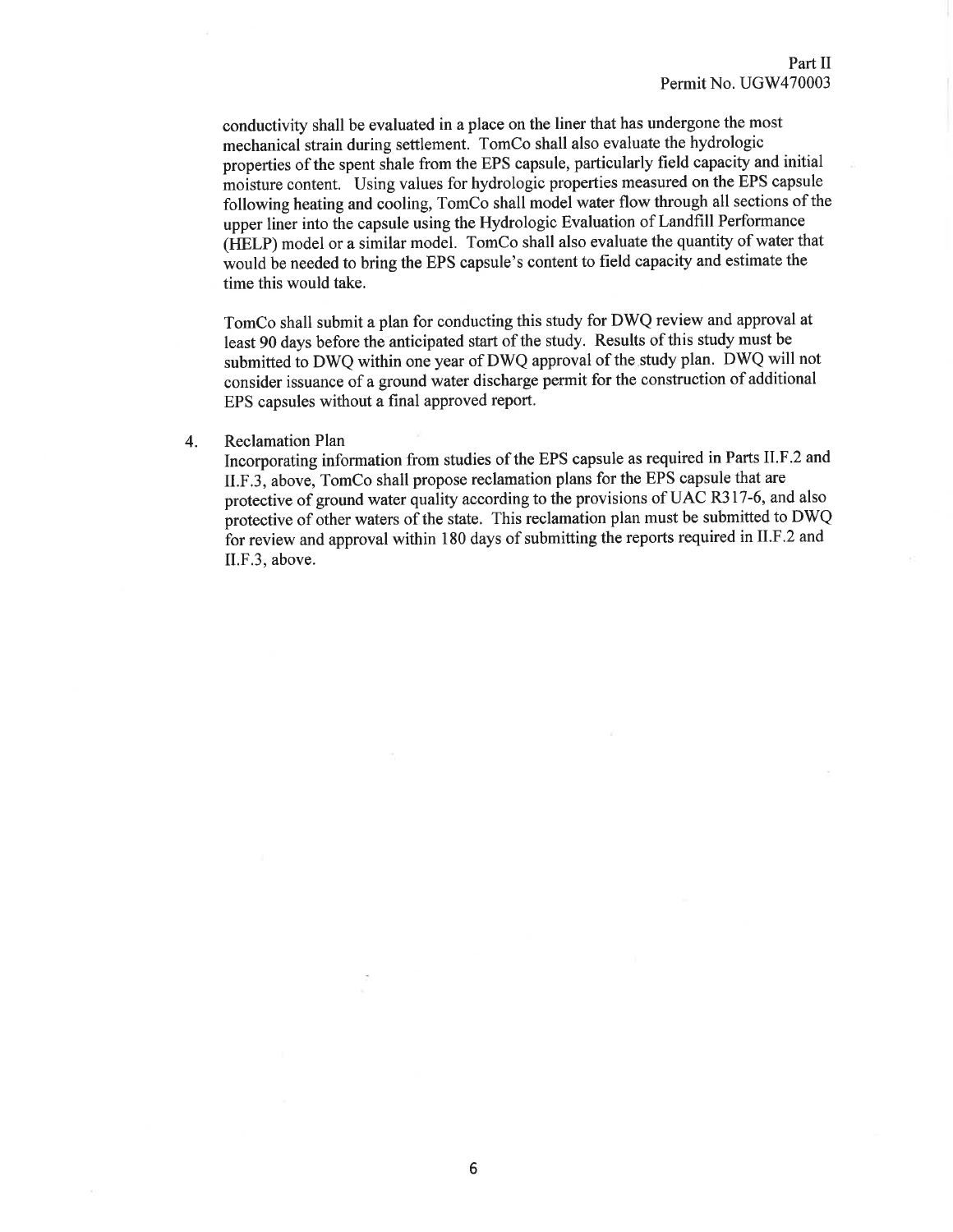## ilI. MONITORING, RECORDING AND REPORTING REQUIREMENTS

A. Representative Sampling

Samples taken in compliance with the monitoring requirements established under Part II shall be representative of the monitored activity.

### **B.** Analytical Procedures

Water sample analysis must be conducted according to test procedures specified under UAC R317-6-6.3.L, unless other test procedures have been specified in this permit.

### C. Penalties for Tampering

The Act provides that any person who falsifies, tampers with, or knowingly renders inaccurate, any monitoring device or method required to be maintained under this permit shall, upon conviction, be punished by a fine of not more than \$10,000 per violation, or by imprisonment for not more than six months per violation, or by both.

### D. Reporting of Monitoring Results Monitoring results obtained during each reporting period specified in the permit, shall be submitted to the Director, Utah Division of Water Quality at the following address no later than the l5th day of the month following the completed reporting period:

State of Utah Division of Water Quality P.O. Box 144870 Salt Lake City, Utah 84114-4870 Attention: Ground Water Protection Section

#### Compliance Schedules  $E_{\cdot}$

Reports of compliance or noncompliance with, or any progress reports on interim and final requirements contained in any Compliance Schedule of this permit shall be submitted no later than 14 days following each schedule date.

#### Additional Monitoring by the Permittee F

If the permittee monitors any pollutant more frequently than required by this permit, using approved test procedures as specifred in this permit, the results of this monitoring shall be included in the calculation and reporting of the data submitted. Such increased frequency shall also be indicated.

#### G. Records Contents

Records of monitoring information shall include:

- 1. The date, exact place, and time of sampling or measurements:<br>2. The individual(s) who performed the sampling or measurements
- The individual(s) who performed the sampling or measurements;
- 3. The date(s) and time(s) analyses were performed;
- 4. The individual(s) who performed the analyses;<br>5. The analytical techniques or methods used: and
- The analytical techniques or methods used; and,
- 6. The results of such analyses.
- Retention of Records H.

The permittee shall retain records of all monitoring information, including allcalibration and maintenance records and copies of all reports required by this permit, and records of all data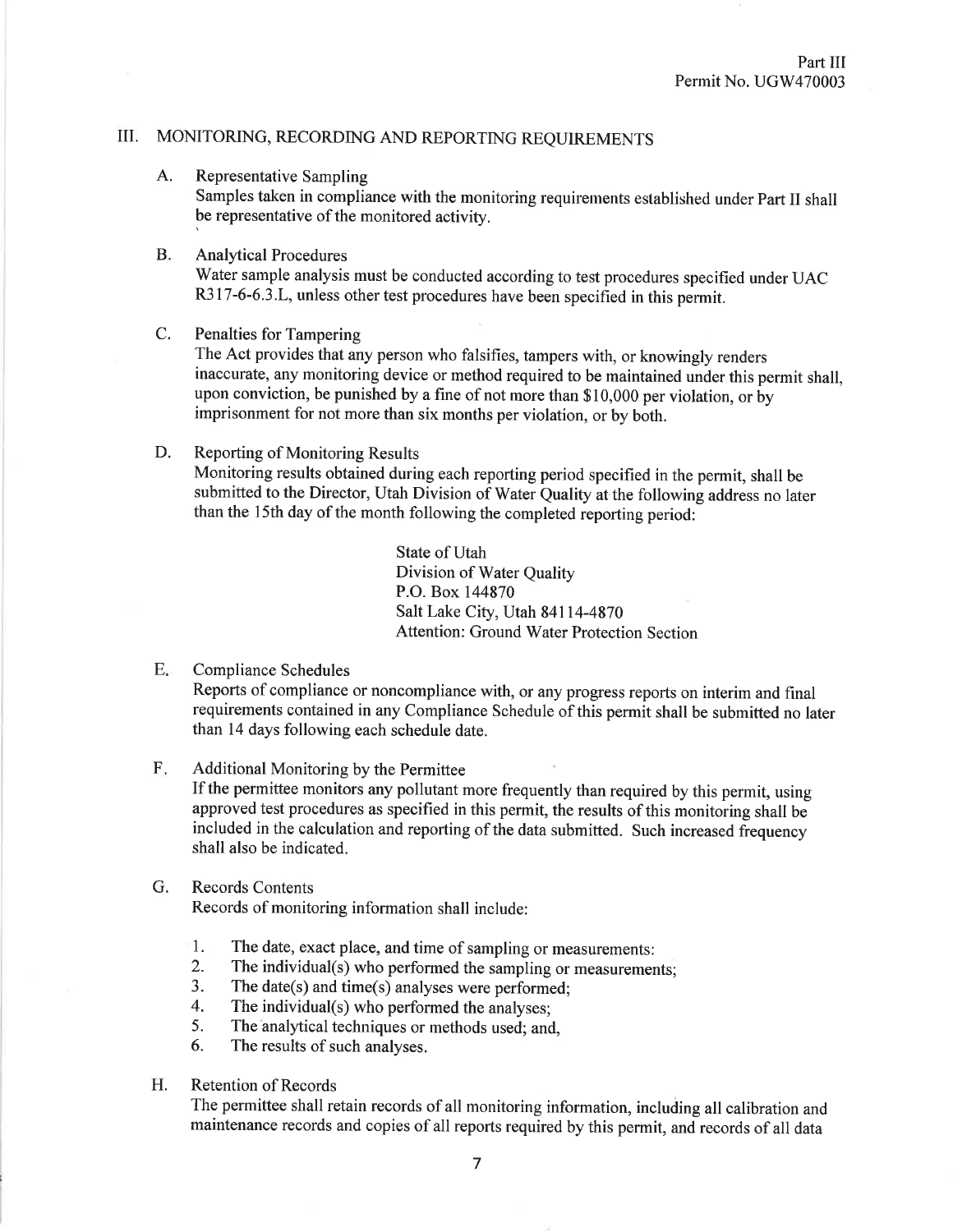used to complete the application for this permit, for a period of at least three years from the date of the sample, measurement, report or application. This period may be extended by request of the Director at any time.

- I. Twenty-four Hour Notice of Noncompliance Reporting
	- l. The permittee shall verbally report any noncompliance which may endanger public health or the environment as soon as possible, but no later than 24 hours from the time the permittee first became aware of the circumstances. The report shall be made to the Utah Department of Environmental Quality 24 hour number, (801) 536-4123, or to the Division of Water Quality, Ground Water Protection Section at (801) 536-4300, during normal business hours (Monday through Thursday 7:00 am - 6:00 pm Mountain Time).
	- 2. A written submission shall also be provided to the Director within five days of the time that the permittee becomes aware of the circumstances. The written submission shall contain:
		- a. A description of the noncompliance and its cause;
		- b. The period of noncompliance, including exact dates and times;
		- c. The estimated time noncompliance is expected to continue if it has not been corrected; and,
		- d. Steps taken or planned to reduce, eliminate, and prevent reoccurrence of the noncompliance.
	- $3.$ Reports shall be submitted to the addresses in Part III.D, Reporting of Monitoring Results.
- J. Other Noncompliance Reporting Instances of noncompliance not required to be reported within 24hours, shall be reported at the time that monitoring reports for Part III.D are submitted.

#### Inspection and Entry K.

Thé permittee shall allow the Director, or an authorized representative, upon the presentation of credentials and other documents as may be required by law, to:

- 1. Enter upon the permittee's premises where a regulated facility or activity is located or conducted, or where records must be kept under the conditions of the permit;
- 2. Have access to and copy, at reasonable times, any records that must be kept under the conditions of this permit;
- 3. Inspect at reasonable times any facilities, equipment (including monitoring and control equipment), practices, or operations regulated or required under this permit; and,
- 4. Sample or monitor at reasonable times, for the purpose of assuring permit compliance or as otherwise authorized by the Act, any substances or parameters at any location.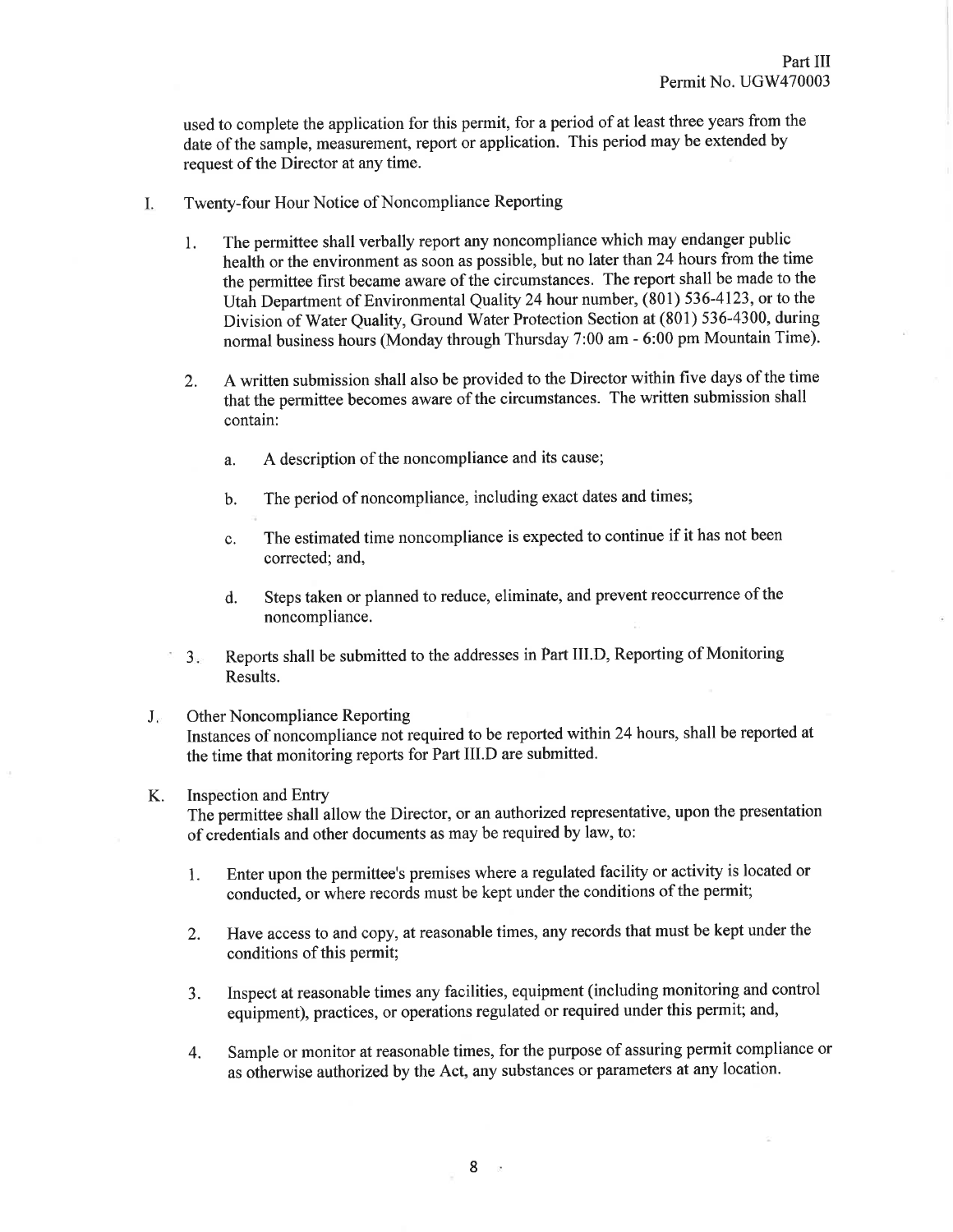### IV. COMPLIANCE RESPONSIBILITIES

### A. Duty to Comply

The permittee must comply with all conditions of this permit. Any permit noncompliance constitutes a violation of the Act and is grounds for enforcement action; for permit termination, revocation and reissuance, or modification; or for denial of a permit renewal application. The permittee shall give advance notice to the Director of any planned changes in the permitted facility or activity which may result in noncompliance with permit requirements.

B. Penalties for Violations of Permit Conditions

The Act provides that any person who violates a permit condition implementing provisions of the Act is subject to a civil penalty not to exceed \$10,000 per day of such violation. Any person who willfully or negligently violates permit conditions is subject to a fine not exceeding \$25,000 per day of violation. Any person convicted under Section 19-5-115(2) of the Act a second time shall be punished by a fîne not exceeding \$50,000 per day. Nothing in this permit shall be construed to relieve the permittee of the civil or criminal penalties for noncompliance.

Need to Halt or Reduce Activity not a Defense It shall not be a defense for a permittee in an enforcement action that it would have been necessary to halt or reduce the permitted activity in order to maintain compliance with the conditions of this permit.  $C_{\star}$ 

### D. Duty to Mitigate

The permittee shall take all reasonable steps to minimize or prevent any discharge in violation of this permit which has a reasonable likelihood of adversely affecting human health or the environment.

#### Proper Operation and Maintenance  $E.$

The permittee shall at all times properly operate and maintain all facilities and systems of treatment and control (and related appurtenances) which are installed or used by the permittee to achieve compliance with the conditions of this permit. Proper operation and maintenance also includes adequate laboratory controls and quality assurance procedures. This provision requires the operation of back-up or auxiliary facilities or similar systems which are installed by a permittee only when the operation is necessary to achieve compliance with the conditions of the permit.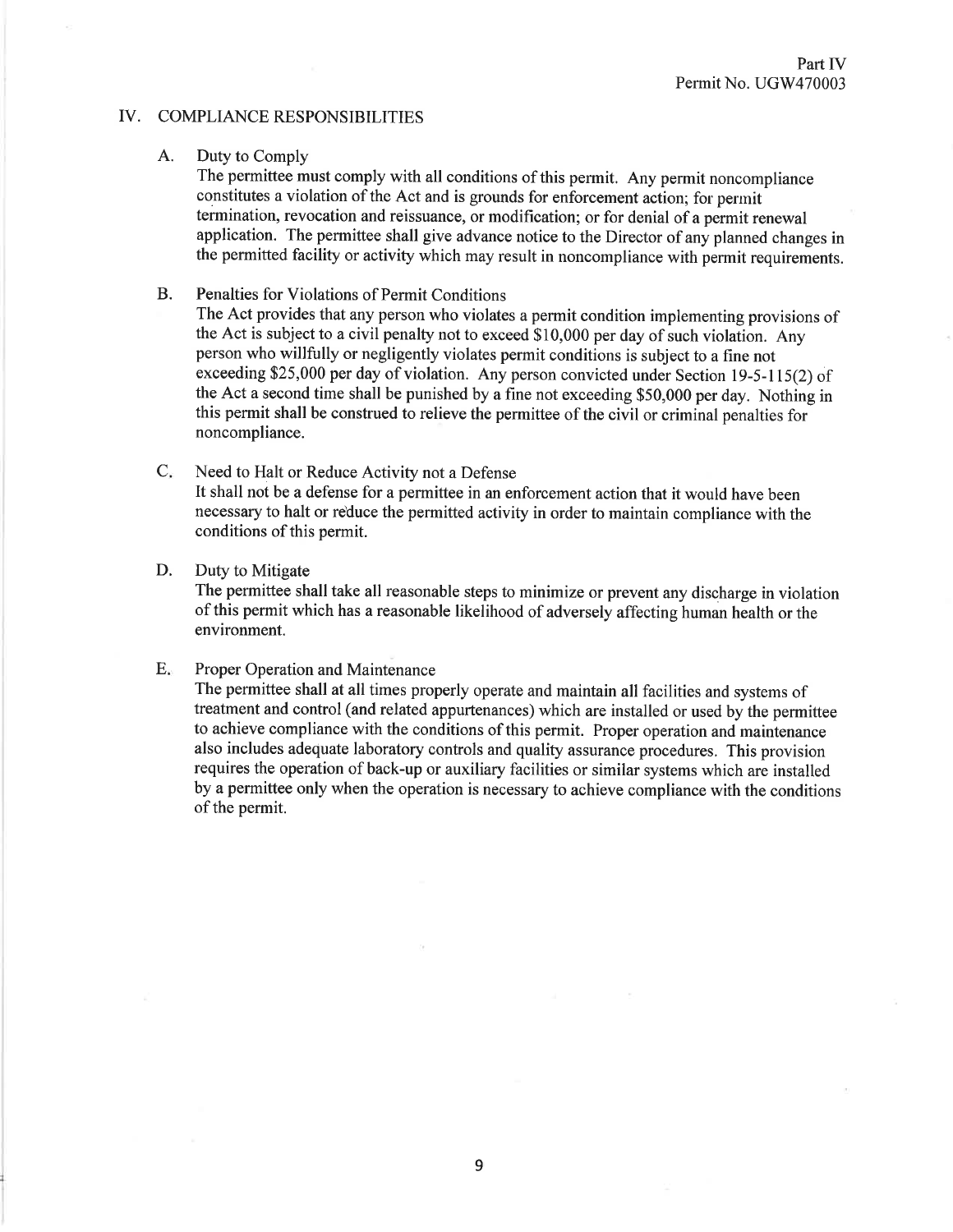#### V. GENERAL REQUIREMENTS

### A. Planned Changes

The permittee shall give notice to the Director as soon as possible of any planned physical alterations or additions to the permitted facility. Notice is required when the alteration or addition could significantly change the nature of the facility or increase the quantity of pollutants discharged.

#### Anticipated Noncompliance B.

The permittee shall give advance notice of any planned changes in the permitted facility or activity which may result in noncompliance with permit requirements.

#### Permit Actions  $C<sub>1</sub>$

This permit may be modified, revoked and reissued, or terminated for cause. The filing of <sup>a</sup> request by the permittee for a permit modification, revocation and reissuance, or termination, or a notification of planned changes or anticipated noncompliance, does not stay any permit condition.

### D. Duty to Reapply

If the permittee wishes to continue an activity regulated by this permit after the expiration date of this permit, the permittee must apply for and obtain a permit renewal or extension. The application should be submitted at least 180 days before the expiration date of this permit.

### E. Duty to Provide Information

The permittee shall furnish to the Director, within a reasonable time, any information which the Director may request to determine whether cause exists for modifying, revoking and reissuing, or terminating this permit, or to determine compliance with this permit. The permittee shall also fumish to the Director, upon request, copies of records required to be kept by this permit.

#### Other Information F

When the permittee becomes aware that it failed to submit any relevant facts in a permit application, or submitted incorrect information in a permit application or any report to the Director, it shall promptly submit such facts or information.

#### G. Signatory Requirements

All applications, reports or information submitted to the Director shall be signed and certified.

- 1. All permit applications shall be signed as follows:
	- a. For a corporation: by a responsible corporate officer;
	- For a partnership or sole proprietorship: by a general partner or the proprietor, respectively.  $\mathbf{b}$ .
	- c. For a municipality, State, Federal, or other public agency: by either a principal executive officer or ranking elected official.
- All reports required by the permit and other information requested by the Director shall be signed by a person described above or by a duly authorized representative of that person. A person is a duly authorized representative only if:  $2.$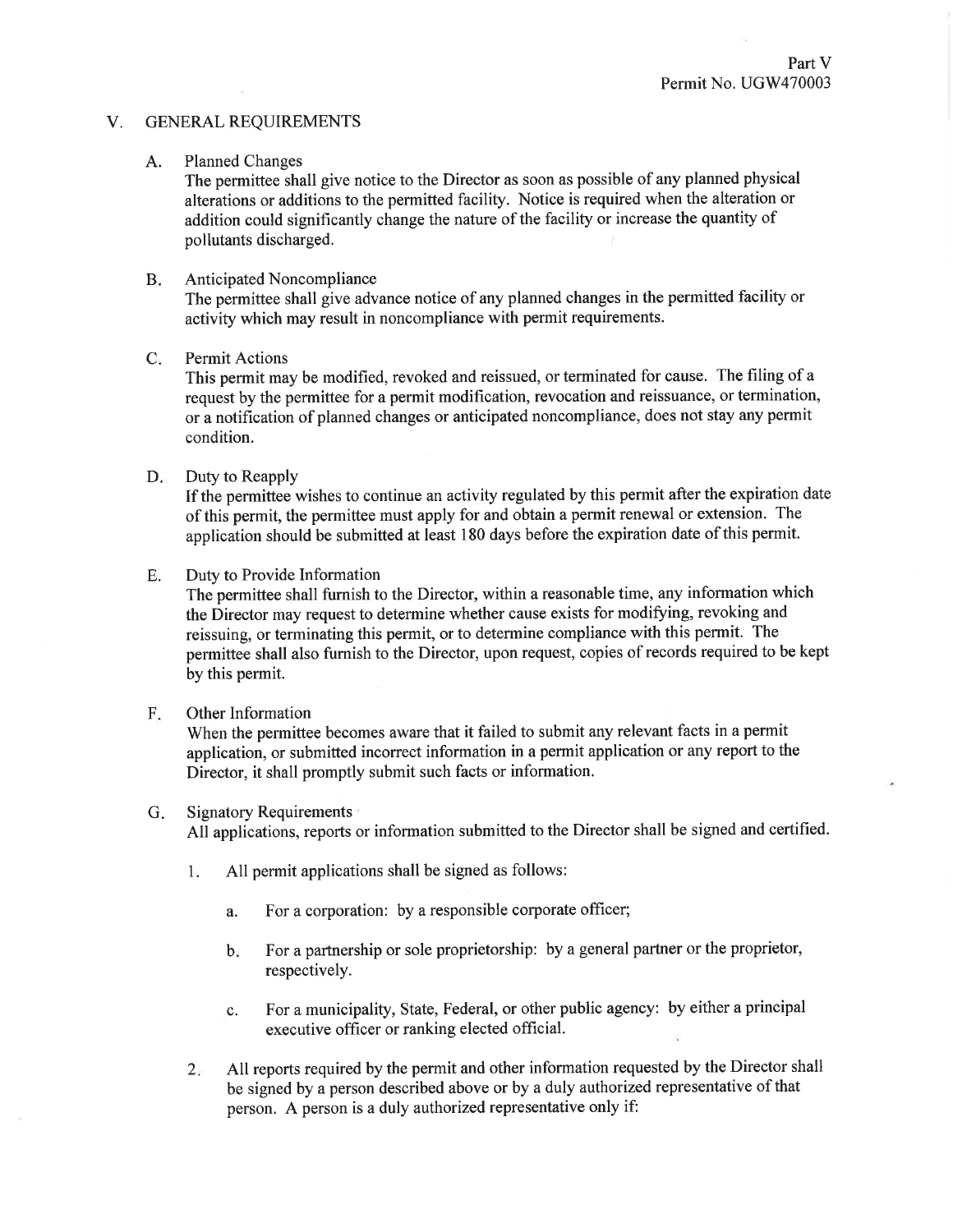- a. The authorization is made in writing by a person described above and submitted to the Director, and,
- b. The authorization specified either an individual or a position having responsibility for the overall operation of the rcgulatcd facility or activity, such as the position of plant manager, operator of a well or a well field, superintendent, position of equivalent responsibility, or an individual or position having overall responsibility for environmental matters for the company. (A duly authorized representative may thus be either a named individual or any individual occupying a named position.)
- Changes to Authorization. If an authorization under Part V.G.2 is no longer accurate because a different individual or position has responsibility for the overall operation of the facility, a new authorization satisfying the requirements of Part V.G.2 must be submitted to the Director prior to or together with any reports, information, or applications to be signed by an authorized representative.  $3.$
- 4. Certification. Any person signing a document under this section shall make the following certification:

"I certify under penalty of law that this document and all attachments were prepared under my direction or supervision in accordance with a system designed to assure that qualified personnel properly gather and evaluate the information submitted. 'Based on my inquiry of the person or persons who manage the system, or those persons directly responsible for gathering the information, the information submitted is, to the best of my knowledge and belief; true, accurate, and complete. I am aware that there are significant penalties for submitting false information, including the possibility of fine and imprisonment for knowing violations."

### H. Penalties for Falsification of Reports

The Act provides that any person who knowingly makes any false statement, representation, or certification in any record or other document submitted or required to be maintained under this permit, including monitoring reports or reports of compliance or noncompliance shall, upon conviction be punished by a fine of not more than \$10,000 per violation, or by imprisonment for not more than six months per violation, or by both.

#### Availability of Reports I.

Except for data determined to be confidential by the permiffee, all reports prepared in accordance with the terms of this permit shall be available for public inspection at the offices of the Director. As required by the Act, permit applications, permits, effluent data, and ground water quality data shall not be considered confidential.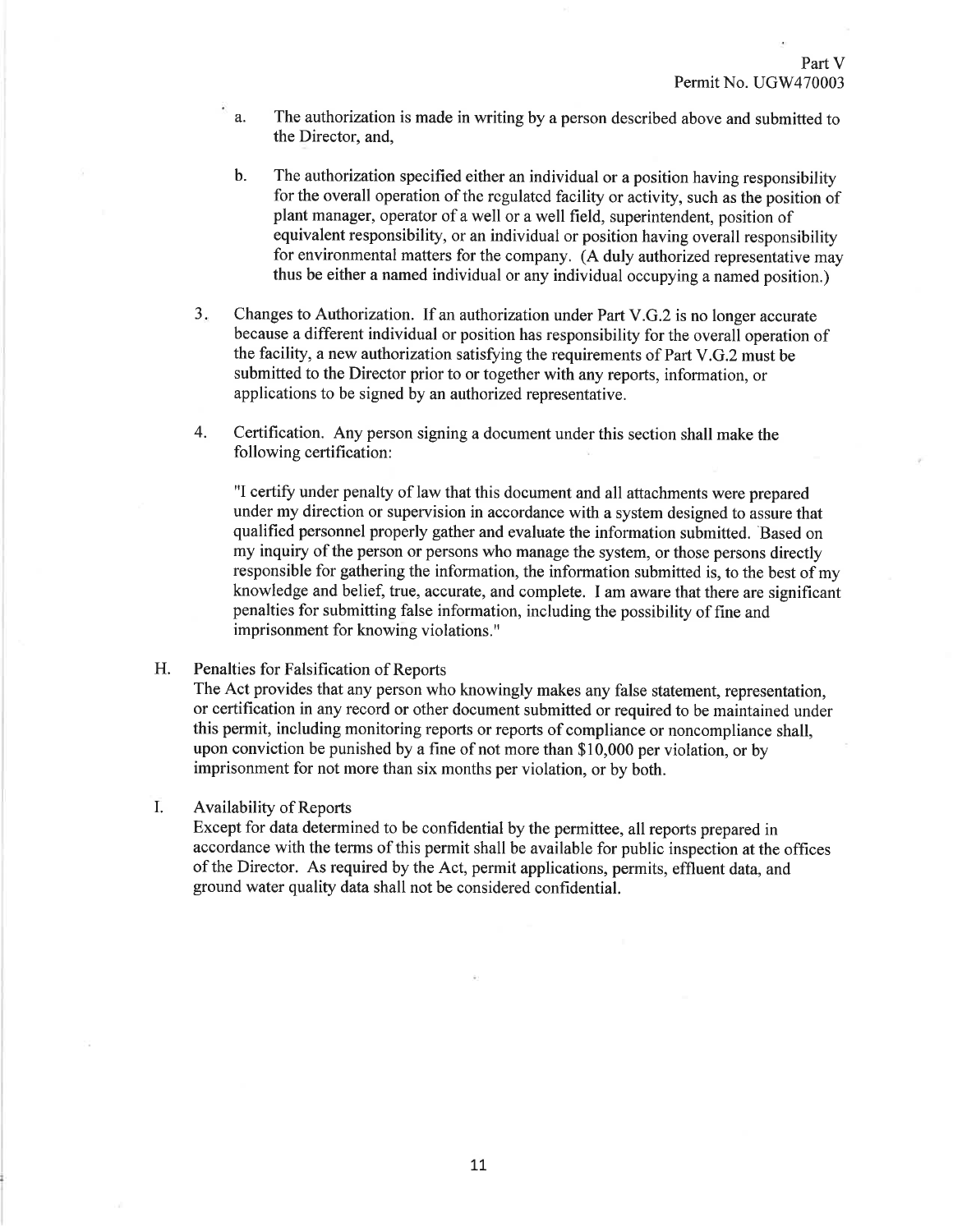#### Property Rights  $J_{\star}$

The issuance of this permit does not convey any property rights of any sort, or any exclusive privileges, nor does it authorize any injury to private property or any invasion ofpersonal rights, nor any infringement of federal, state or local laws or regulations.

### K. Severability

The provisions of this permit are severable, and if any provision of this permit, or the application of any provision of this permit to any circumstance, is held invalid, the application of such provision to other circumstances, and the remainder of this permit, shall not be affected thereby.

### L. Transfers

This permit may be automatically transferred to a new permittee if:

- The current permittee notifies the Director at least 30 days in advance of the proposed 1. transfer date;
- The notice includes a written agreement between the existing and new permittee containing a specific date for transfer of permit responsibility, coverage, and liability between them; and,  $2.$
- The Director does not notify the existing permittee and the proposed new permittee of his or her intent to modify, or revoke and reissue the permit. If this notice is not received, the transfer is effective on the date specified in the agreement mentioned in paragraph 2 above.  $3<sub>1</sub>$

### M. State Laws

Nothing in this permit shall be construed to preclude the institution of any legal action or relieve the permittee from any responsibilities, liabilities, penalties established pursuant to any applicable state law or regulation under authority preserved by Section 19-5-117 of the Act.

#### N. Reopener Provision

This permit may be reopened and modified (following proper administrative procedures) to include the appropriate limitations and compliance schedule, if necessary, if one or more of the following events occurs:

- If new ground water standards are adopted by the Board, the permit may be reopened 1. and modified to extend the terms of the permit or to include pollutants covered by new standards. The permittee may apply for a variance under the conditions outlined in R317-6-6.4.D.
- If alternative compliance mechanisms are required. 2.
- If subsequent ground water monitoring data reveals the background water quality values in Part I Table 1 are not accurate. J.

<sup>U</sup>:\PERMITS\BHAMOS\TomCo\Draft Tomco Permit. docx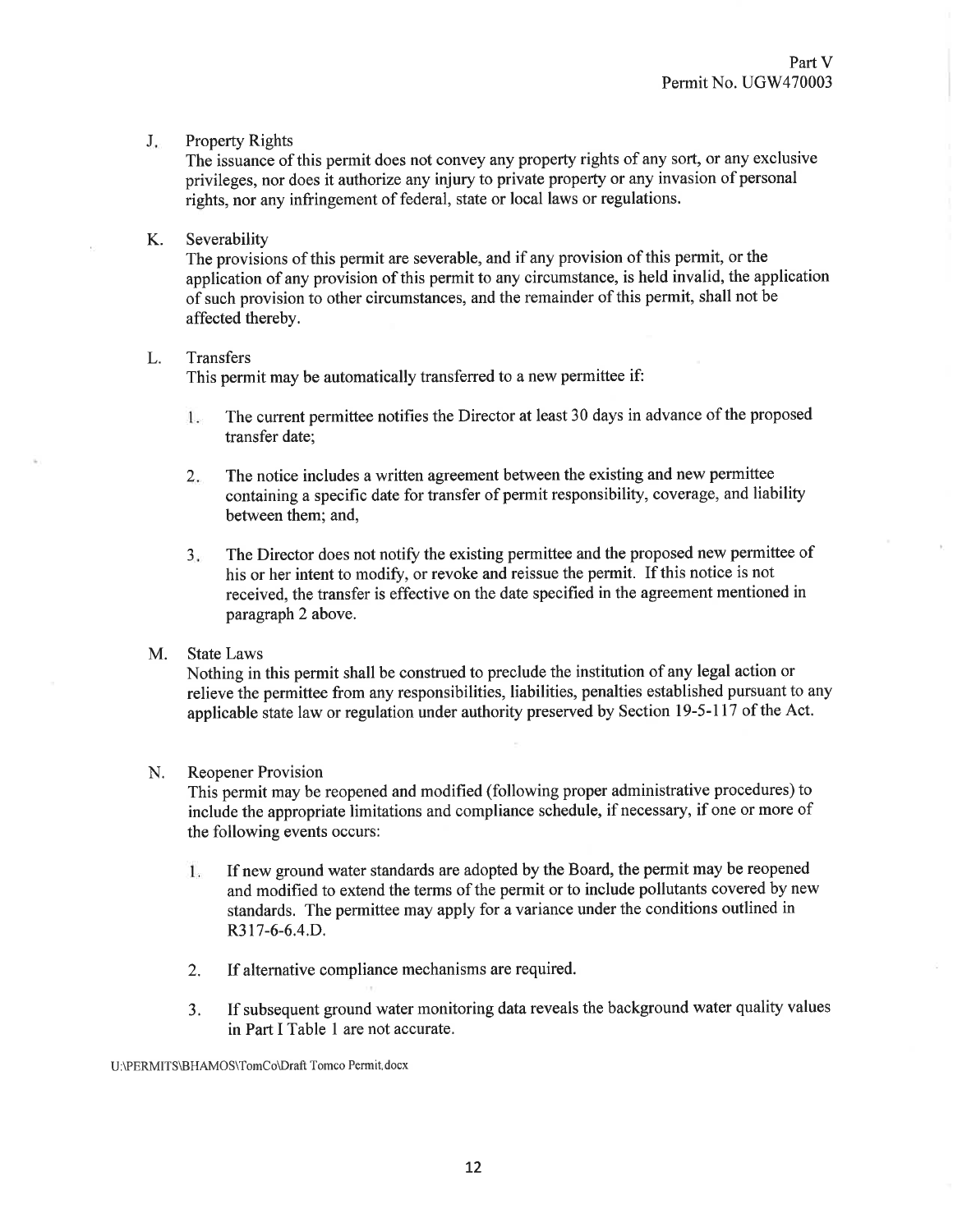# APPENDIX A CONSTRUCTION PERMIT

 $\langle \overline{\tau} \rangle$ 

 $\sim$ 

 $\alpha$ 

 $\sim$  $\sqrt{q}$ 

 $\mathcal{L}$